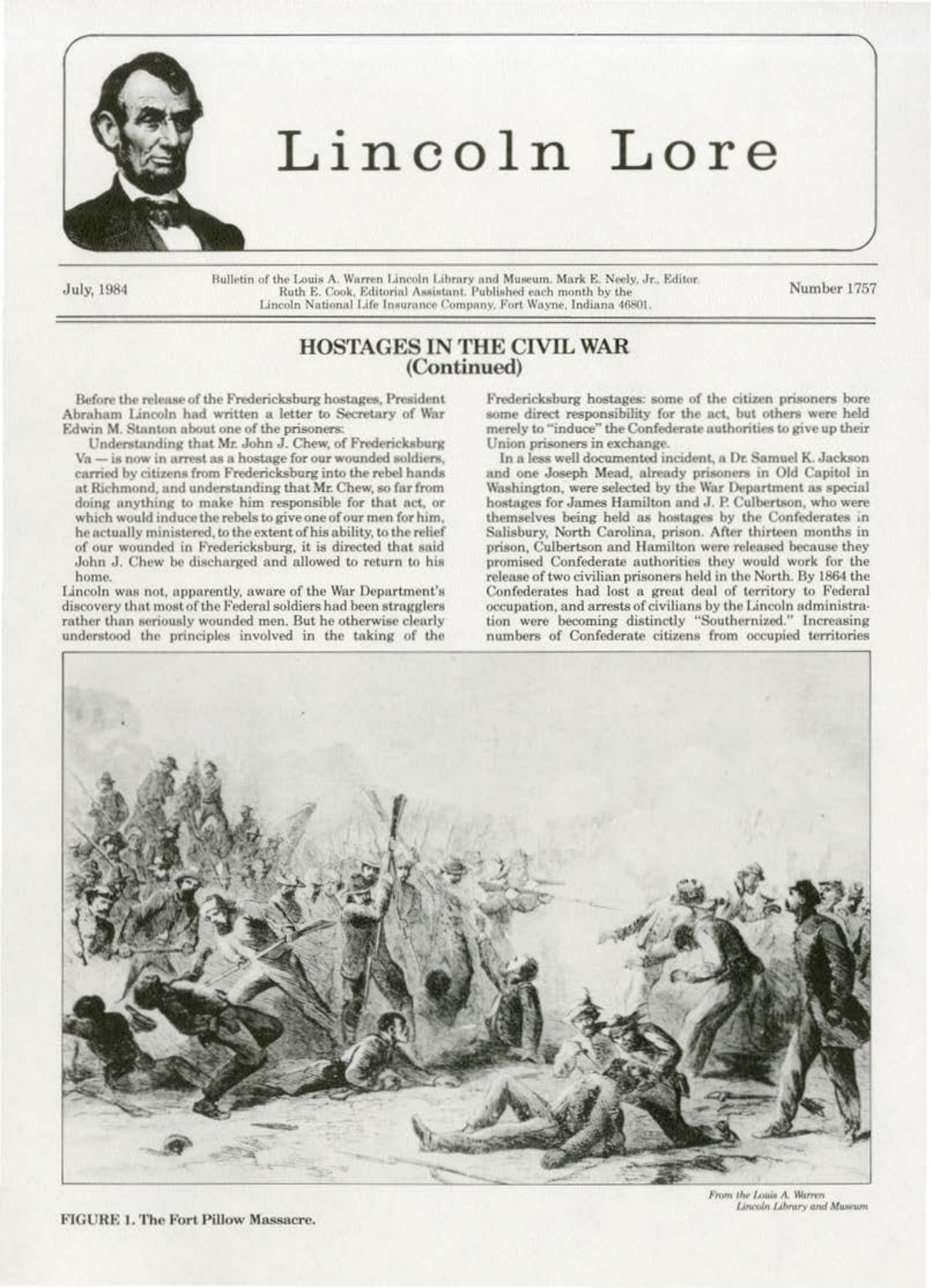poured into Federal prisons, as anxious generals contended with restive local populations of questionable loyalty.

On September 2, !864, Hamilton wrote Secretary of War Stanton a letter which caused some deterioration in hostage policy:

Mr. Culbertson and I were prisoners for thirteen months, held as hostages. [Robert] Ould [in charge of Confederate exchanges of prisoners of warl alleges that you hold citizens on insufficient or no charges who are not connected with military organizations. He released us because we promised to try to effect the release of Smithson and Reverend Doctor Handy. We were told that you consent to the release of Handy. Ould proposed to release all civilians and capture no more. He proposes to exchange the soldiers, man for man, and hold the excess, and says you might hold hostages for the negro soldiers if they refuse to exchange them. This much I promised to say. Could you not oapture and hold as hostages, say, two or three for one, some prominent citizens of Virginia to procure the release of the seven citizens who are remaining in prison at Salisbury, N.C.? West Virginia did so for some of her citizens, and tbey were sent North. I received some intimations that such a course would prove successful.

The treatment of prisoners is severe; food deficient in quantity and quality. Returned prisoners' accounts of treatment are true. Fulton and Ould to the contrary notwithstanding. Boxes and letters even are not given. I received no letters, nor any one else, for two months previous to my release. The boat that brought me up had boxes on it for rebels in our prisons. Many think that Major Mulford is too kind to them and cares less than he should for our men. ... I fear to occupy too much of your time; at any rate, I cannot yet write oonnectedJy, having lost much of healthy mental tone through sufferings experienced in prison ... . <sup>J</sup> presume that you know all about the fearful mortality at Andersonville, Ga., and the fiendish treatment that causes it.

The influence of Hamilton's letter can be seen in the following letter from Colonel William Hoffman, the United States Commissary General of Prisoners, to General Albin Schoepf, who was in command at Fort Delaware:

The Secretary of War directs that the twenty-six citizenprisoners recently sent from this city [Washington] to Fort Delaware as hostages for a like number of citizens of Pennsylvania now in confinement in Salisbury, N.C., shall be treated and fed as far as practicable in the same manner that the prisoners are for whom they are hostages.

I enclose herewith a letter received from Mr. James Hamilton, late a prisoner at Salisbury, giving an account of the food and treatment he received while there, and I respectfully request you will make the treatment of the hostages referred to correspond with this in all particulars as far as practicable.

Evidence of hostage taking in the western theater of war lies in the following letter, written on October 26, !864, to President Jefferson Davis by Brigadier General John C. Vaughn, a Confederate cavalry commander in Tennessee:

Permit me to bring to your notice the fact that a large number of the best citizens of East Tennessee are now in confinement in Knoxville, held by the Federal authorities as hostages for citizen prisoners of East Tennessee now confined in different prisons in the Confederacy. The U.S. authorities at Knoxville, Tenn., propose to make an entire exchange of citizen prisoners with me. Those held by the Confederate Government are a low-down, vagabond set, whilst those of ours held by them are of the wealthiest and most influential class of loyal citizens of East Tennessee. Our Government could have nothing to lose but all to gain by the exchange, therefore I respectfully ask of you, if agreeable with your views. to have Colonel Ould send forward all citizens prisoners of East Tennessee for exchange.

A special order from Richmond, dated November 9, 1864, directed Major General John C. Breckinridge to authorize Vaughn to negotiate an exchange of all citizen prisoners in East Tennessee. When Robert Ould got wind of the proposal,

he wrote a cautioning letter to Secretary of War James Seddon, saying that a similar attempt months before had failed because the Federal authorities excluded from the exchange all persons indicted for treason (on tbe grounds that such were no longer under military jurisdiction).

On December 1, l864, Vaughn nevertheless drew up articles of agreement for the exchange of hostages for East Tennessee Unionists held by the Confederates. Vaughn delivered twenty· nine men on December 10, and the Union provost marshal released some hostages and sent for others being held in Ohio at Camp Chase and at Johnson's Island. Five days later, Seddon disapproved of the articles of agreement. The Confederate Secretary of War protested that the Unionist prisoners were themselves hostages for Tennesseeans indicted for treason and these were not included in the agreement. By contrast, incidentally, Major General Ethan Allen Hitehcock, the United States Commissioner for Exchange in Washington, approved of the agreement. Presumably, the handful of hostages exchanged on the tenth went free, but the agreement went no farther.

On January 18, 1865, Colonel Ould wrote a Federal agent of prisoner exchange about a prominent Southern hostage:

The Confederate authorities have been informed that the Hon. C. C. Clay, sr., and another prominent gentleman of Huntsville, Ala., have been arrested and taken to Nashville, where they are held as hostages for the safety of Judge Humphreys, formerly of the Confederate Army, and more lately a citizen of Madison County, Ala. Judge Humphreys was arrested by General Roddey, as I have been informed, for disloyalty. When that fact was made known to the Confederate authorities his release was ordered. It is not known whether he has been detained at all; but be that as it may, there is no purpose to hold him in custody. Major-General Withers reports that he is not in his custody. I hope, therefore, that orders will immediately issue for the release



*From the Louis A. Warren* Lincoln Library and Museum

FIGURE 2. Ulysses S. Grant.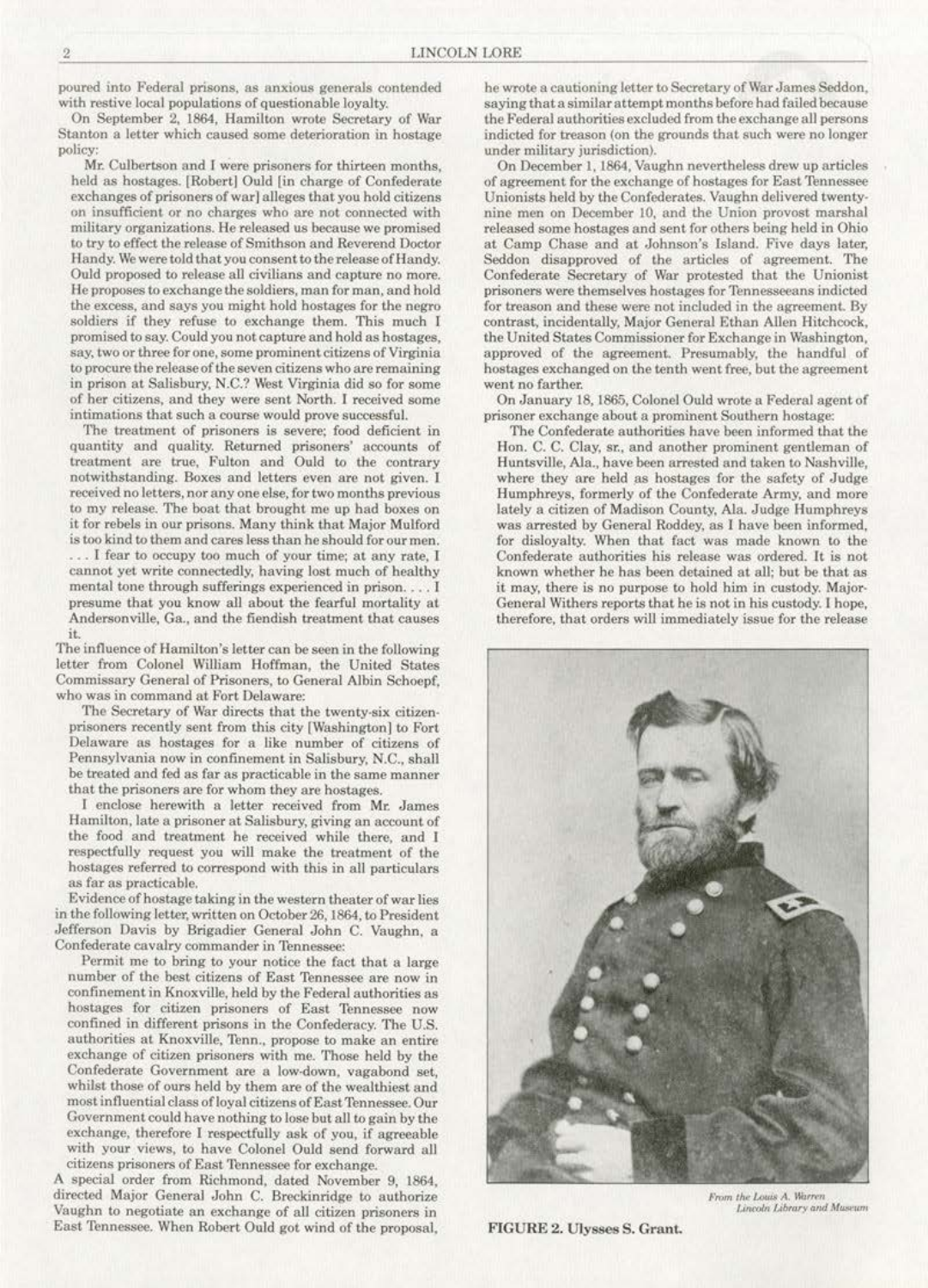

#### FIGURE 3. Robert E. Lee.

of Mr. Clay and his companion. If Judge Humphreys is not now at liberty, he will be released as soon as directions to that effect can be given to the proper authority.

Clement C. Clay was seventy-six years old in 1865 and had not taken an active part in the Civil War.

The letter about C. C. Clay is revealing of the dangers to liberty inherent in any primitive administrative system. Careful readers will have noticed that Colonel Ould apparently did not know the name of the man arrested with Clay. He never referred to him by name. The Union authorities may not have known the name either. as the only record of many arrests was a receipt from a provost marshal signed by the prison authorities. If the prisoner arrived with a large group of other Confederate prisoners, he might have been identified on the receipt only as a "citizen" with "charge unknown," Colonel Ould himself was not able to ascertain from the only authority he knew to contact whether the man for whom Clay was held hostage had ever actually been arrested or whether he was still in custody. It was possible under such foggy administrative conditions to be shunted from prison to prison for several weeks without the local authorities' knowing why the prisoner was held.

On February 16, 1865, General Ulysses S. Grant wrote General Robert E. Lee about some alleged hostages known to Grant only from a clipping from a Richmond newspaper:

Jnclosed I send you communication from W. N. R. Beall, relating to James Monnehause, with endorsements thereon, and an extract from the Richmond Examiner, dated December 8, 1864, containing statement of the capture of

*From the Louis A. Warren*<br>Lincoln Library and Museum

thirty-seven Union citizens and their commitment to Castle Thunder, to be held as hostages for the good treatment and return of Confederate citizens alleged to have been captured by us. Previous to the receipt of the enclosed communication and before any attention was called to the extract from the Richmond Examiner, I directed the release of all persons held by military authority within the Department of Virginia and North Carolina against whom sufficient evidence could not be found to convictthem of the offense with which they stand charged, and also such as were imprisoned without proper charges, if any such there were. Similar orders were intended to be given throughout the entire military command of the United States, but before such orders are now given I desire information as to the truth of the statement of the Richmond Examiner, before referred to, and, if true, the names of the persons held by us for whom they were seized and held as hostages, and when and where captured, that their cascs may be inquired into and the proper action had as to each. I would respectfully propose the release and exchange of all citizen prisoners now held by military authority, except those under charges of being spies or under conviction for offenses under the laws of war on both sides.

#### Lee responded on February 18:

I have received your letter of the 16th inst: and have submitted your proposition to release citizens held as prisoners by either party to the Secretary of War. I shall be glad if some arrangement can be made to relieve such persons from unnecessary suffering. 1 have no knowledge of the facts mentioned in the extract from the newspaper. but